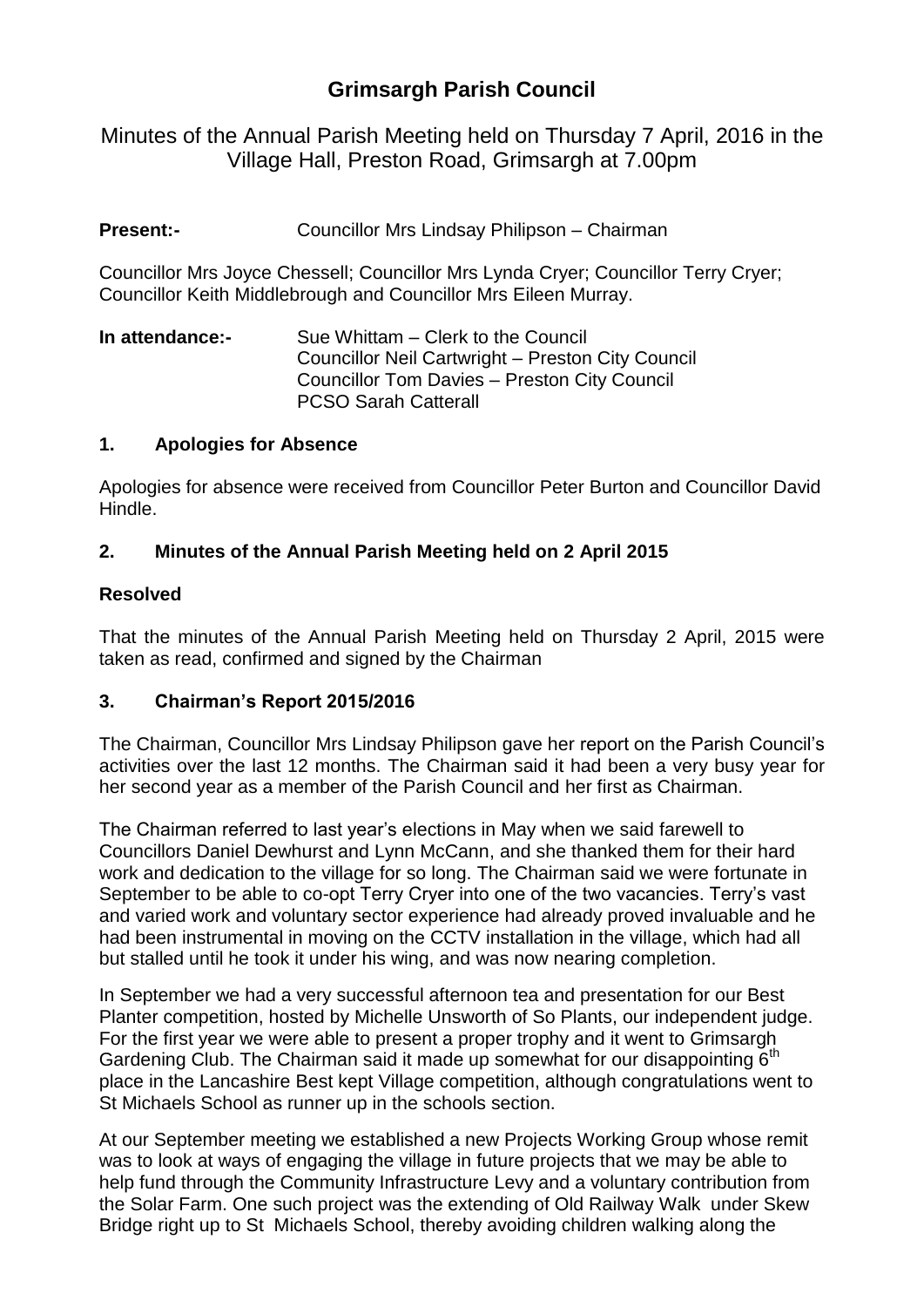narrow main road – joint funded with Longridge and North Preston Rotary Club, who are undertaking all the work and are almost finished. What an asset this will be.

The Chairman stated that much of the year seemed to have been taken up with planning issues. In November we were devastated when Preston City Council refused the application from United Utilities that would have assured the safety of the Wetlands and brought three years of hard work, consultation, and negotiations to a conclusion. Nevertheless, the Chairman said we remained undaunted and had already begun our campaign in support of the recently re-submitted planning application.

January was Gladman month. The appeal by Gladman Developments against Preston City Councils refusal to grant planning permission for a 150 home development off Elston Lane meant a huge amount of documentation to read and digest, a report to write and deliver and a week spent attending the appeal and listening to the arguments and counter arguments from the barristers and consultants for both sides; we still awaited the Inspectors decision.

The Chairman said our communications continued to improve; the twice yearly newsletter gets bigger and better, our Website is full of up to date information and our Facebook page has increased in following from 142 to 225 over the year. We continue to be active in regular Preston Area Committee (PAC) meetings and had attended Local Association of Local Councils (LALC) Conferences and Annual meetings – this kept us up to date with local and national issues.

Finally, the Chairman said a huge thankyou to all those without whose support our job would be so much more difficult:- our City Councillors Tom Davies and Neil Cartwright, always there to intervene on our behalf; the local police, PC Chris Banks and PCSOs Sarah Caterall and Dave Reid, who attend our meetings as often as they are able and give us vital information in helping to keep the village safe.

The Chairman also thanked her fellow Councillors, who were always ready to step up to the mark and help with last minute urgent tasks; and last but by no means least, the best Parish Clerk in the country, Sue Whittam who, the Chairman said had given her so much support and advice this year, guiding her through all her new responsibilities. The Chairman said that we really were fortunate to have such as strong team.

Councillor Mrs Eileen Murray proposed a vote of thanks to the Chairman for all her hard work and dedication given to the Parish Council during the year. This was unanimously supported by all present.

Councillor Neil Cartwright took the opportunity to say that the Parish Council did a good job and was highly regarded.

# **4. Matters raised by the Electors**

There were no matters raised by the Electors but the Chairman welcomed PCSO Sarah Catterall to the meeting who had come along to provide an update on Police activities in our Parish. PCSO Sarah Catterall informed the Parish Council that there had been two recent burglaries in the village during daylight hours and reminded people to be vigilant and to keep their property secure. There had also been problems with mini motos at The Hills.

With regard to the CCTV project for the village, PCSO Sarah Catterall said that PCSO David Reid had asked if a fourth camera could be installed near to Old Railway Walk. The Parish Council agreed they could consider this once the original cameras had been installed in the village. Councillor Terry Cryer confirmed that he had now received the